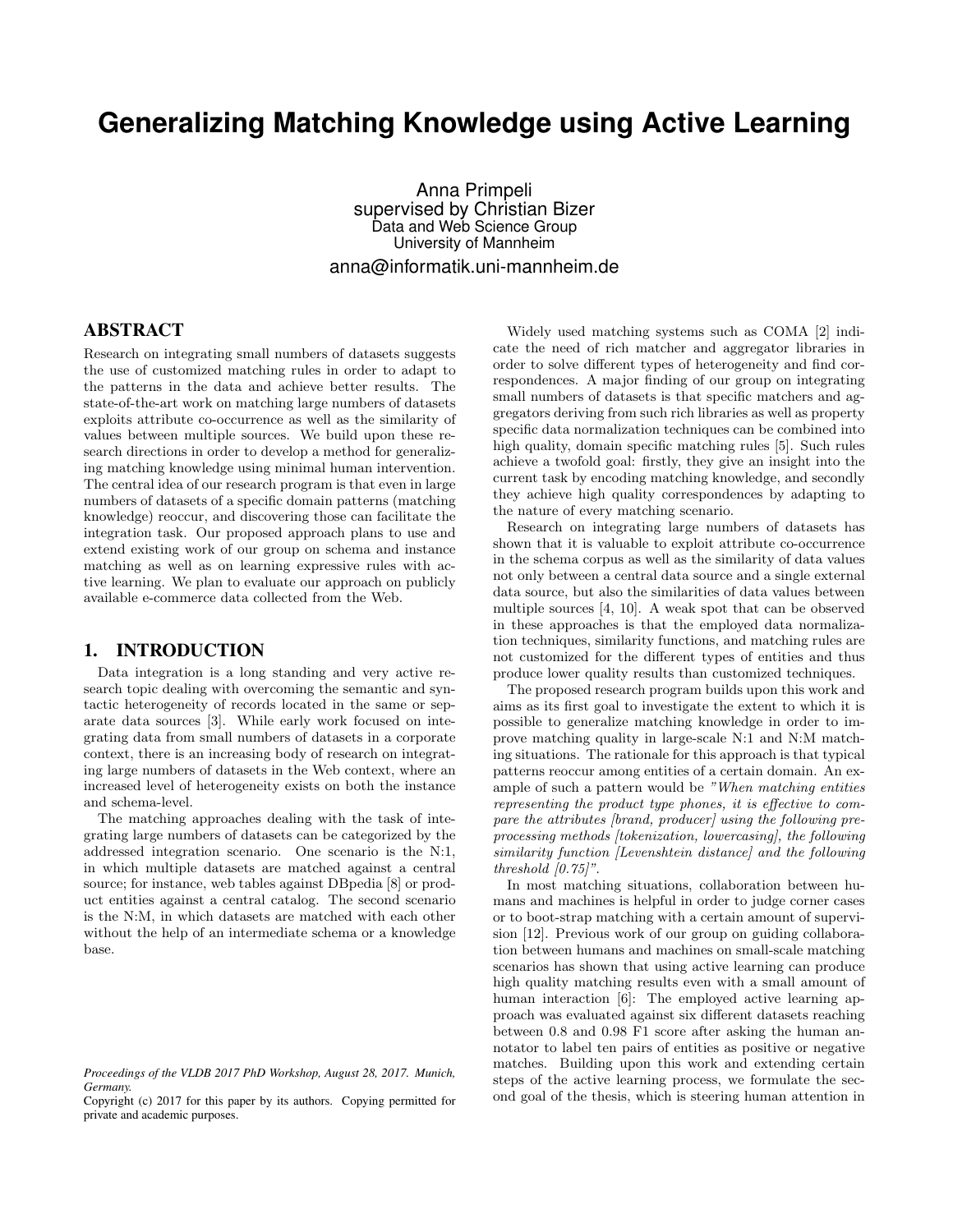

Figure 1: Proposed matching approach pipeline

large-scale matching situations with the aim to learn relevant, high quality matching knowledge.

Summing up, in the context of this work, we aim to answer the following research questions:

- Are domain specific patterns transferable within largescale matching situations?
- How can we maximize the benefit of human supervision with respect to the discovery of those patterns?

In order to answer the above stated research questions, we will experiment with the N:1 and N:M matching scenarios using datasets created in the context of the Web Data Commons  $project<sup>1</sup>$  such as web tables, schema.org data and product data.

The remainder of this paper is organized as follows. Section 2 describes the proposed matching approach. Section 3 presents the data which we plan to use for evaluation. Finally, Section 4 gives a short overview of our workplan.

## 2. PROPOSED MATCHING APPROACH

This section gives an overview of the current plan for generalizing matching knowledge using active learning for the N:1 matching scenario. The planned approach involves three main steps. The first step is matching on the instance and schema-level with the goal to generate a preliminary set of schema correspondences which forms the basis for later refinement. Next, we build upon the concepts of the Active-GenLink algorithm [6], an active learning approach based on genetic programming, which uses human supervision to evolve matching rules applicable on the instance-level. The final step is the refinement of the schema correspondences based on the instance-level matching results. The two last steps are iterated until the desired accuracy or the maximum amount of questions to the human annotator have been reached.

Figure 1 shows the steps of the matching process which will be the main guideline of this research. Below the individual steps are further explained, and the related state-ofthe-art work upon which we build our proposed approach is presented together with our suggested methodological contributions.

## 2.1 Initial matching

The first step of our algorithm involves matching on the instance and schema-level with the goal to generate an initial set of correspondences which will be refined in the next steps of the algorithm. To achieve this, we employ existing techniques for large-scale matching.

For the N:1 scenario we use the T2K matching algorithm which involves cycles of instance and schema matching and achieves an F1 score of 0.8 on the instance-level and 0.7 on the schema-level for the task of matching web tables to DBpedia [11].

The resulting schema correspondences of this step are grouped into clusters, with each cluster representing a specific property such as product name or brand. The motivation behind property clusters is that matching information concerning one property can further affect the other elements of the cluster, as it will be later explained in Section 2.6.

In this step, we plan to reuse existing work to form our baseline for further improvement using active learning.

## 2.2 Construction of unlabeled instance pair pool

The second step involves the construction of an unlabeled pool of pairs of instances that are potential candidates for labeling by the user. Considering the complexity involved with matching large-scale data as well as our goal for creating generalized matching rules, the unlabeled instance pair pool should be constructed on the basis of two guidelines: computational space reduction and preservation of matching knowledge.

To achieve computational space reduction we propose an indexing and a blocking technique. We use three types of information to build an index value out of every instance: the instance name, the attribute labels and the attribute values using words or n-grams. After indexing, we make sure that the candidates for the unlabeled instance pair pool hold valuable information while eliminating the rest of them. To ensure this, different pair characteristics are evaluated. Such possible entity characteristics aside being likely matches, would be if the involved entities are described by many frequent properties and if they are head or tail entities, based on how often they occur in the data corpus.

After defining such informativeness criteria, we linearly scan over the entity names of the central source and we generate a pair if it is considered informative. Next, the generated pair is added in the unlabeled instance pair pool.

Thus, in this step we need to discover which characteristics make a pair a good candidate for the instance pair pool and how to combine them in order to draw the line between informative and non-informative pairs.

## 2.3 Construction of initial population of matching rules

As a next step, the initial linkage rules are created. We build upon the linkage rule definition introduced in [6]. A linkage rule is defined as a combination of different operators having a tree representation that gradually transforms with the evolution of the GenLink algorithm, a variation of the genetic algorithm [5]. A linkage rule contains the following set of operators:

<sup>1</sup>http://webdatacommons.org/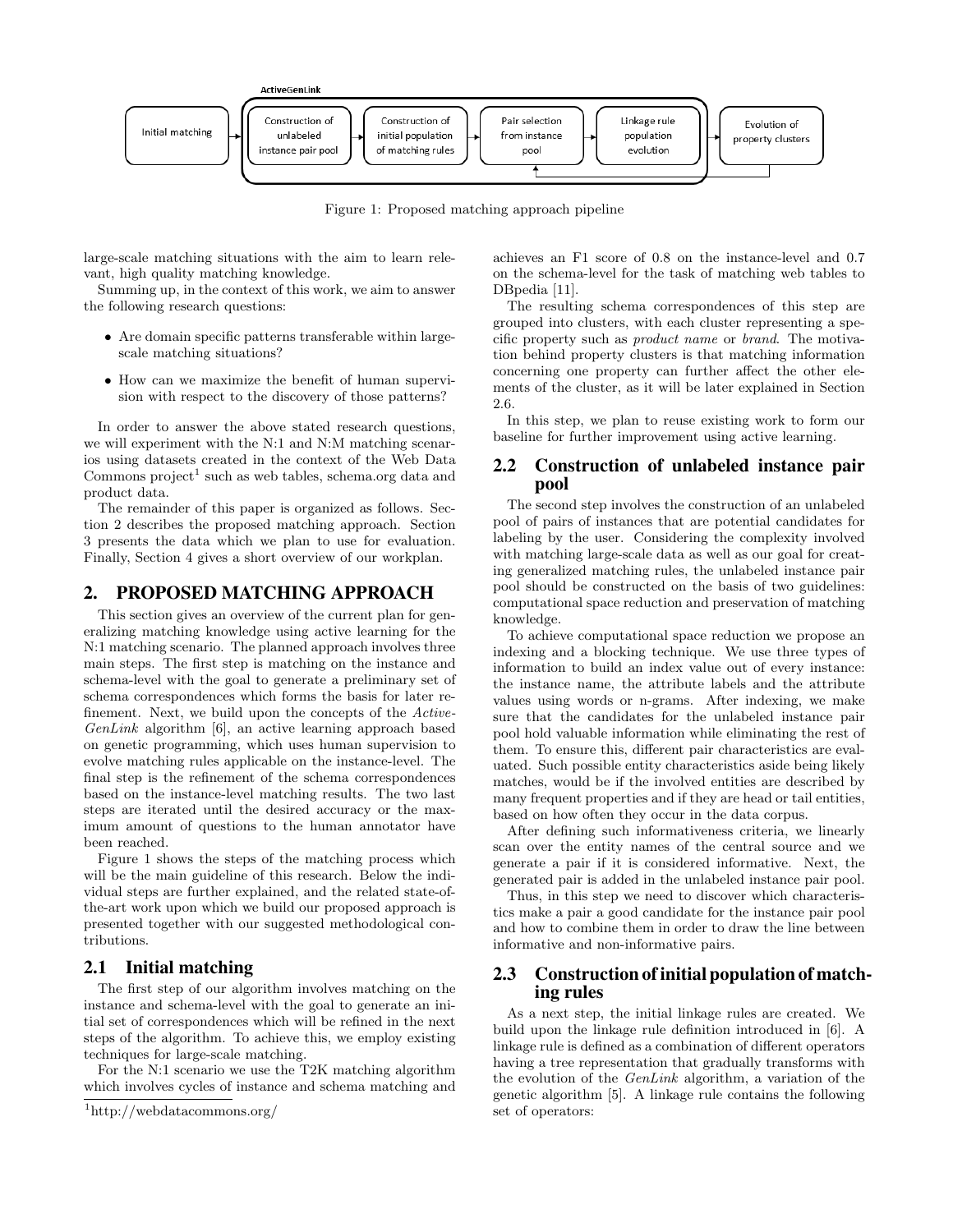

Figure 2: An example matching rule

- (a) Property Operator: Selects the values of a property.
- (b) Transformation Operator: Defines the transformation functions for the selected property values. Such transformations may be: case normalization, address standardization, stop-word removal, and structural transformations such as segmentation and extraction from values from URIs [5].
- (c) Comparison Operator: Defines the distance metric and threshold that should be used to compare the selected values.
- (d) Aggregation Operator: Defines the way to combine the results of the different comparison operators of the previous level.

The difference in our setting is that the property operators do not refer to specific properties but to property clusters, as introduced in Section 2.1. Thus, when a rule is applied to a specific instance pair from the pool of unlabeled pairs, the property operator checks if both entities contain a property which is part of any property cluster. If this is the case, the property operator outputs a pair of values. Otherwise it outputs an empty set of values. The functionality of the other operators remains the same.

Figure 2 shows an example rule of our matching approach. In the illustrated example the property operator selects the clusters that represent the product brand and the product name properties. In the next level, the values of the property brand are lowercased and a specific comparison operator is defined. Based on the weights and threshold the comparison operators normalize the similarity score to the range [0,1]. Finally, the results of the comparison operators are aggregated into a single score using the average aggregator which finally decides if the pair is a positive or a negative correspondence.

#### 2.4 Pair selection from instance pool

In this step a pair of instances is selected from the instance pool and presented to the human annotator who provides a label as matching or non-matching. The goal of this step is to define a query strategy that selects the most informative pair to be labeled, thus minimizing the human involvement in the whole process.

For this we build on the three query strategies employed by [6]: 1. query by committee evaluates the unlabeled pairs against the current population of matching rules and selects the pair that causes the biggest disagreement, 2. query by divergence selects one pair out of every group in the similarity space, thus considering pairs which convey different similarity patterns, and 3. query by restricted committee uses the query by committee strategy but only considers the disagreements between the top K optimal matching rules of the current population.

Our strategy will build upon the existing ones and further clarify which other criteria should be considered in order to maximize the benefit of the selected pair. One possible direction of our query strategy could be to prefer pairs that contain many properties so that information about a bigger variety of properties can be learned after a pair has been annotated. In addition, the usage of a mixture between head and tail entities can prove effective in revealing information concerning the whole domain and not focus only on the frequent entities. Another possible component of our query strategy could be the characteristics of the properties of the selected pairs. Such characteristics might be frequency and the size of the cluster to which they belong. The rationale behind using those features is that if the answer of the human annotator gives further insight for a centroid of a property cluster then other properties may be indirectly affected, as described more detailed later in Section 2.6, thus leading to a faster convergence of the algorithm.

#### 2.5 Linkage rule population evolution

In this step, we exploit the information provided in the previous step by the human annotator as supervision to evolve the population of matching rules. The goal is to gradually generate more customized and accurate matching rules which evaluate correctly against the labeled set of pairs. To achieve this we use the GenLink algorithm [5].

GenLink evolves the population of linkage rules in two steps, selection and transformation. Firstly, the matching rules are evaluated on the basis of their fitness on the current set of labeled pairs and selected using tournament selection [7]. The selected rules are then transformed by applying certain crossover operations. More specifically, a crossover operator accepts two linkage rules and returns an updated linkage rule that is built by recombining parts of the parents. In our setting we use the specific set of crossover operations of GenLink: transformation, distance measure, threshold, combine operators, aggregation function, weight, and aggregation hierarchy.

#### 2.6 Evolution of property clusters

In the final step of our approach, the evolution of the property clusters which preserve the schema-level correspondences takes place. The goal is to gradually improve the matching accuracy on the schema-level whilst exploiting the information on the instance-level.

To achieve this we select the top rules of the current linkage rule population based on their fitness score and apply them on the unlabeled candidates. Possible metrics for calculating the fitness score are F1 or Matthews correlation coefficient in the case that the set of reference links is un